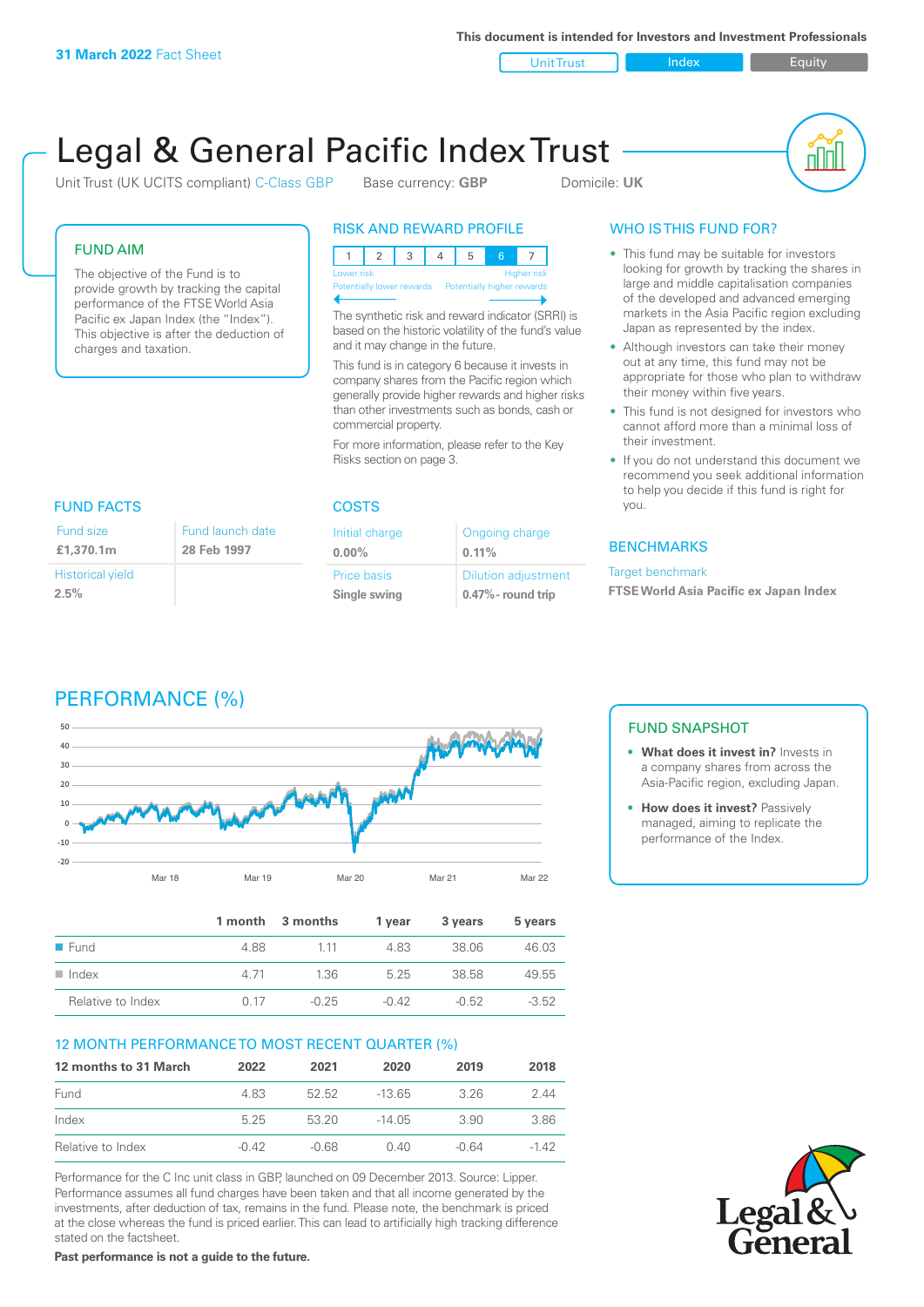# Legal & General Pacific Index Trust

Unit Trust (UK UCITS compliant) C-Class GBP

# PORTFOLIO BREAKDOWN

All data sources are a combination of LGIM and the Fund Accountant unless otherwise stated. Totals may not sum to due to rounding. In order to minimise transaction costs, the Fund will not always own all the assets that constitute the index and on occasion it will own assets that are not in the index. The number of fund holdings can also differ from the index due to corporate events and proxy holdings.



#### SECTOR (%)

| ■ Technology               | 28.3 |
|----------------------------|------|
| $\blacksquare$ Financials  | 24.2 |
| ■ Basic Materials          | 10.6 |
| $\blacksquare$ Industrials | 8.4  |
| ■ Consumer Discretionary   | 7.6  |
| ■ Real Estate              | 5.5  |
| $\blacksquare$ Health Care | 4.7  |
| Consumer Staples           | 3.7  |
| ■ Energy                   | 2.6  |
| Telecommunications         | 2.3  |
| Utilities                  | 22   |
|                            |      |

#### COUNTRY (%)

|     | Australia   | 30.8 |  |
|-----|-------------|------|--|
|     | Taiwan      | 25.7 |  |
| ÎO. | Korea       | 19.9 |  |
|     | Hong Kong   | 11.3 |  |
| ۱   | Singapore   | 4.9  |  |
|     | Thailand    | 3.6  |  |
|     | Malaysia    | 2.6  |  |
|     | New Zealand | 1.2  |  |
|     |             |      |  |



#### MARKET CAPITALISATION (%) TOP 10 HOLDINGS (%)

| ■ Large            | 89.5 |
|--------------------|------|
| $\blacksquare$ Mid | 10.5 |

■ Top 10 holdings 33.0% ■ Rest of portfolio 67.0% No. of holdings in fund 661 No. of holdings in index 622

| Taiwan Semiconductor Manufacturing Co 10.5 |     |  |
|--------------------------------------------|-----|--|
| Samsung Electronics Co                     | 5.6 |  |
| <b>BHP</b> Group                           | 41  |  |
| Commonwealth Bank of Australia             | 28  |  |
| Aia Group                                  | 27  |  |
| CSL                                        | 20  |  |
| National Australia Bank                    | 16  |  |
| Westpac Banking                            | 13  |  |
| Hong Kong Exchanges & Clearing             | 1.3 |  |
| Australia & New Zealand Banking Group      | 12  |  |



The Index Fund Management team comprises 25 fund managers, supported by two analysts. Management oversight is provided by the Global Head of Index Funds. The team has average industry experience of 15 years, of which seven years has been at LGIM, and is focused on achieving the equally important objectives of close tracking and maximising returns.